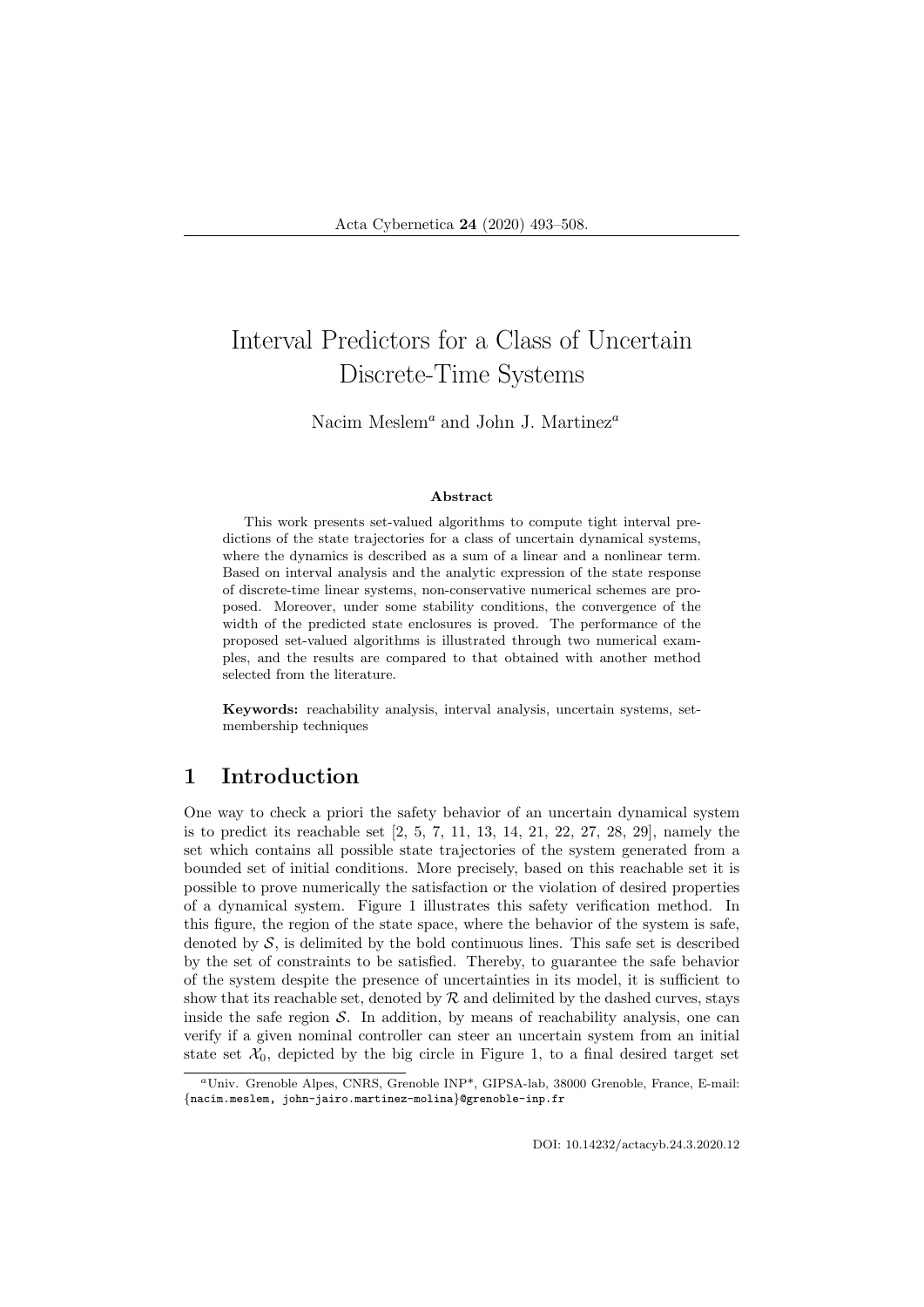$\mathcal{T}$ , shown by the small circle, without violating the safety and resource limitation constraints [15].



Figure 1: An illustration of viability problems solved by means of reachability analysis.  $\mathcal{X}_0$  stands for the initial set,  $\mathcal S$  is the safety set,  $\mathcal R$  is the reachable set, and  $\mathcal T$  stands for the desired target set.

Although the idea behind this safety verification approach is simple, computing the reachable set of an uncertain system is a hard task. Several set-membership methods, based on different geometrical shapes [2, 3, 8, 11, 14, 23, 28], have been proposed in the literature to compute tight outer approximations of the reachable set. Unfortunately, in conjunction with dynamical systems, these set-membership methods have been too conservative. This conservatism is unavoidable for two main reasons. At every iteration, the exact reached set of an uncertain system is overestimated by framing it into a super-set both feasible to construct and to represent on a computer. In the literature, this phenomenon is called the *wrapping* effect, which is well illustrated in the case of interval analysis  $[1, 4, 19]$ . The second source of conservatism is the *dependency problem*, which appears when an uncertain variable occurs several times in interval arithmetic.

In this work, effective algorithms for computing tight outer approximations of the reachable set of a class of discrete-time dynamical systems, where the dynamics is defined as a sum of a linear and a nonlinear term, are introduced. To cope with the wrapping effect, these algorithms compute at every time instant an enclosure of the reached set directly from the initial set. This means that, due to the proposed numerical schemes, the over-estimations linked to the iterative set computations are avoided. In addition, under some stability assumptions on the system's dynamics, these algorithms provide state enclosures with a converging width. It is worth pointing out that unlike the method introduced in [10], no pseudo-linear transformation is needed to apply the proposed approach. To avoid the *wrapping effect*, an interval version of the analytic expression of the state response of discrete-time linear systems is used, and interval assessments are performed as last computation step. This way to tackle the reachability problem differentiates the proposed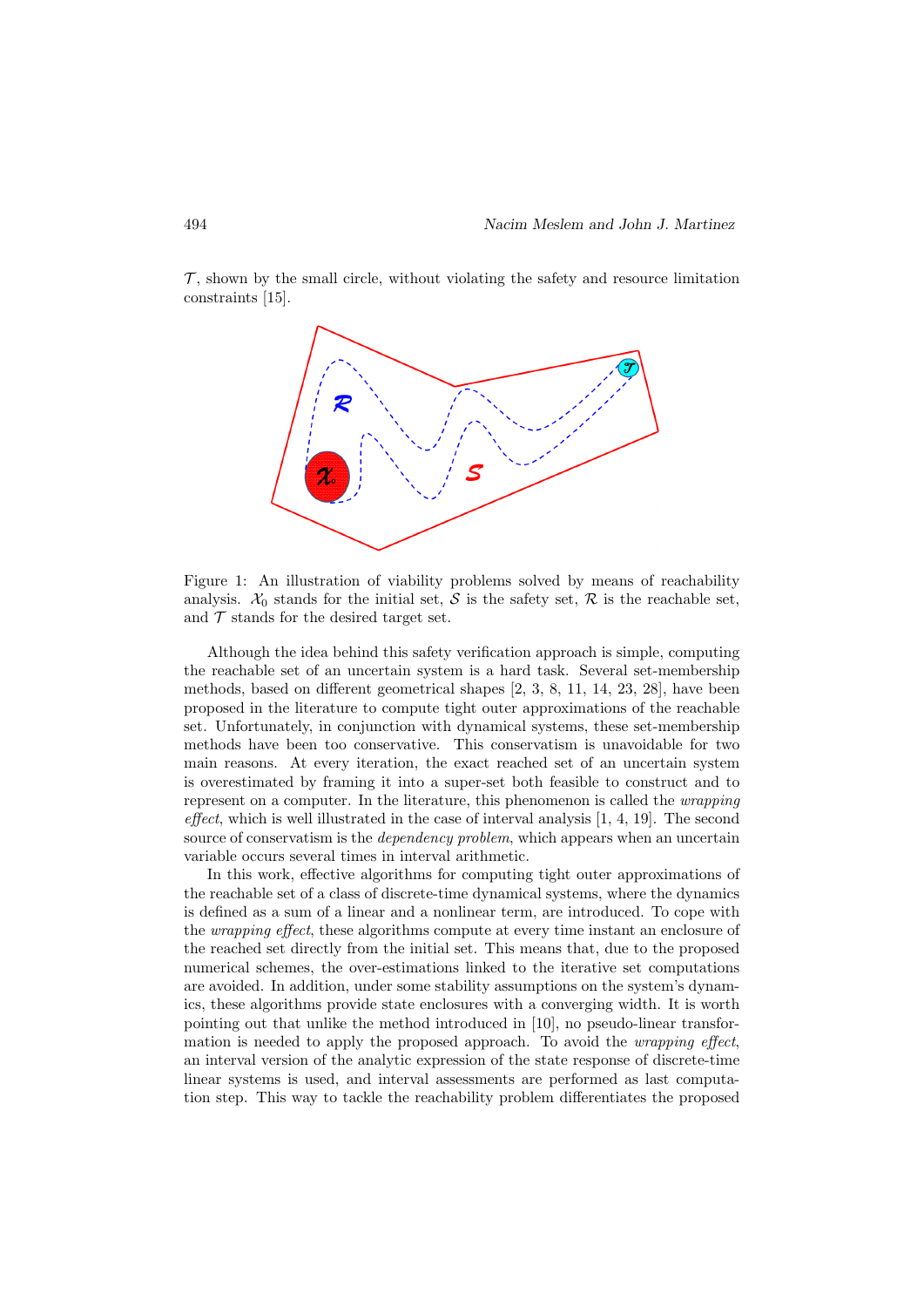method with respect to the other set computation methods that are based on the dynamic equations of the systems.

The remainder of this paper is organized as follows. In Section 2, the considered problem is formulated and a brief introduction to interval analysis is presented. The main contributions of this work are stated in Section 3. The interval predictor algorithms are introduced, and the convergence of the width of the computed state enclosures is analyzed. In Section 4, simulation results obtained on numerical examples are presented. On the one hand, the performance of the proposed algorithms is illustrated, and on the other hand, this performance is compared to that obtained with the method proposed in [16].

# 2 Problem formulation

Consider the class of uncertain discrete-time dynamical systems described by:

$$
\mathbf{x}_{k+1} = \mathbf{A}\mathbf{x}_k + \mathbf{f}(\mathbf{x}_k, \mathbf{w}_k) + \mathbf{B}\mathbf{u}_k, \tag{1}
$$

where  $\mathbf{x}_k \in \mathcal{X} \subset \mathbb{R}^n$  is a state vector and  $\mathbf{u}_k \in \mathcal{U} \subset \mathbb{R}^m$  is an input vector. The nonlinear term  $f(.,.)$  stands for the poorly-known part of the system (1), which is assumed to be bounded:

$$
\forall \mathbf{x}_k \in \mathcal{X} \text{ and } \forall \mathbf{w}_k \in \mathcal{W} \subset \mathbb{R}^p, \ \mathbf{f}(\mathbf{x}_k, \mathbf{w}_k) \in \mathcal{F}, \tag{2}
$$

where F is a bounded set. The vector  $w_k$  can contain uncertain parameters of the system or unknown exogenous signals (noises, perturbations), which act on the system's dynamics. Likewise, the initial condition of this system  $x_0$  is assumed to be unknown but belonging to a bounded set  $\mathcal{X}_0$ .

By definition, the reachable set of the uncertain discrete-time system (1), denoted by  $\mathcal{R}(\{t_0,\ldots,t_k\},t_0,\mathcal{X}_0)$ , is the set of all its possible state trajectories generated from the initial bounded set  $\mathcal{X}_0 \subset \mathcal{D}$  and solutions to the set of difference equations (1). More formally,  $\mathcal{R}(\{t_0,\ldots,t_k\},t_0,\mathcal{X}_0)$  stands for a sequence of the reachable sets at the time instants  $t_k$  denoted by  $\mathcal{R}(t_k, t_0, \mathcal{X}_0)$ . Characterizing the exact reachable set for an uncertain system is a hard task in practice. For this reason, almost all approaches proposed in the literature [3, 9, 10, 11, 12, 14] attempt to compute a tight outer approximation of this reachable set. By construction, an outer approximation of the reachable set of (1), denoted by  $\mathcal{Y}(\lbrace t_0,\ldots,t_k \rbrace, t_0, \mathcal{Y}_0)$ , is a set that satisfies the following inclusion:

$$
\forall k \geq 0, \quad \mathcal{R}(\lbrace t_0, \ldots, t_k \rbrace, t_0, \mathcal{X}_0) \subseteq \mathcal{Y}(\lbrace t_0, \ldots, t_k \rbrace, t_0, \mathcal{Y}_0).
$$
 (3)

In the case of linear dynamical systems, many geometrical forms (e.g. ellipsoids, zonotopes, parallelotopes, boxes) have been used to compute an enclosure of the reachable set. The choice of these forms relies on their feasibility to build and to represent on computers. The common principle of the reachability computation methods consists in propagating in time, according to the uncertain dynamics of the system, these super-sets. These set-membership methods, are step-by-step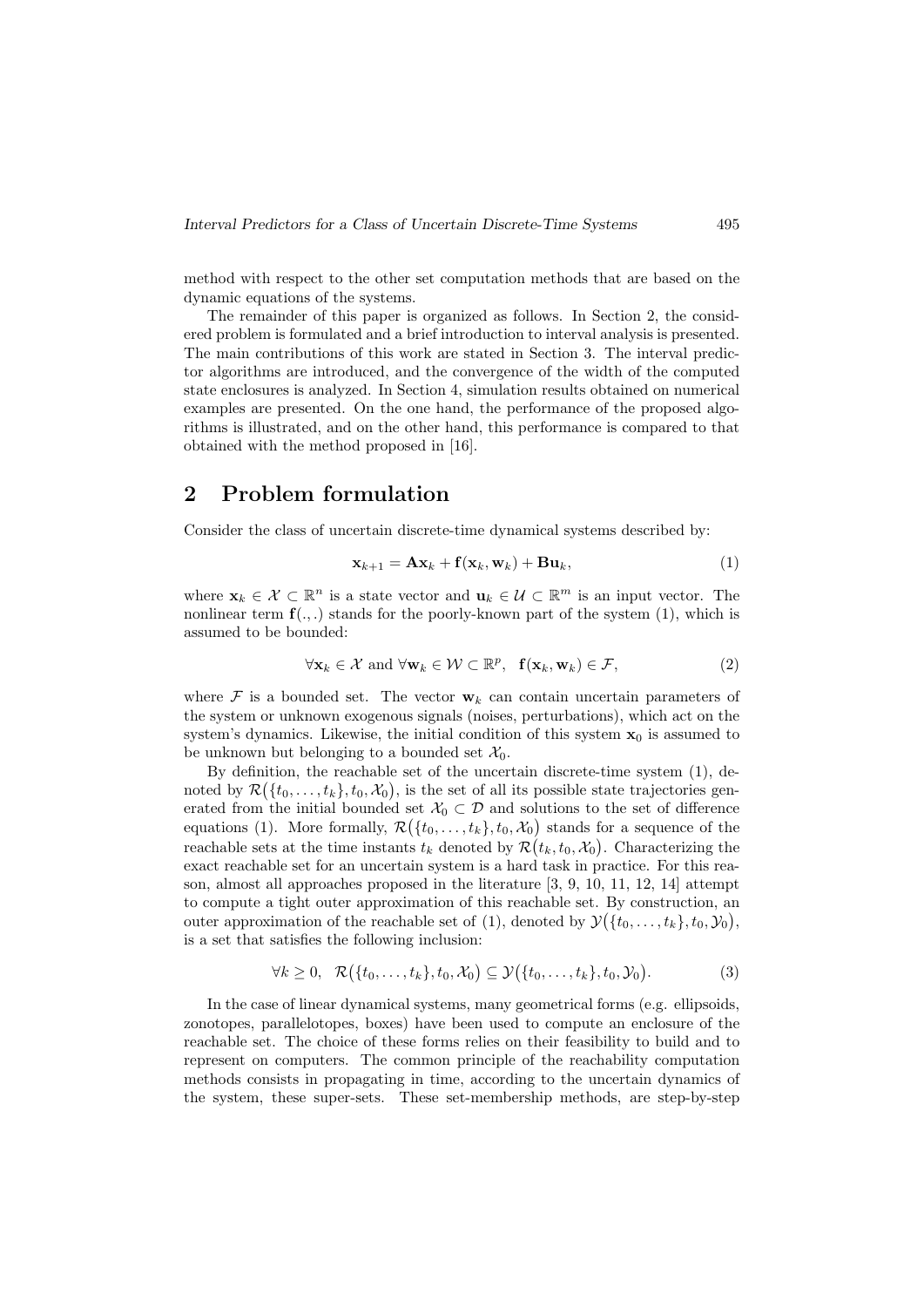algorithms, where at each step an optimization problem is solved to obtain a smaller super-set that contains the exact reachable set of the system. More precisely, the provided outer approximation is a union of the guaranteed enclosures  $\mathcal{Y}_k$  of the solution to (1) at the time instants  $t_k, k = 0, 1, 2, \ldots$ .

$$
\mathcal{Y}(\lbrace t_0,\ldots,t_k\rbrace,t_0,\mathcal{Y}_0)=\bigcup_{0}^k\mathcal{Y}_k.
$$
 (4)

However, this problem can be also solved by means of the theory of monotone dynamical systems [29]. Based on constant or time-varying similarity transformations [6, 16], the dynamics of the system can be represented in a monotone form in the new basis of the state of coordinates. Subsequently, upper and lower systems are designed to generate upper and lower state trajectories that frame all the possible solutions to (1) in the new state basis.

In this work, we propose a new approach, where the state enclosures  $\mathcal{Y}_k$  at every time instant  $t_k$  are computed directly from  $\mathcal{Y}_0$ . Notice that, this way to proceed offers a great advantage to avoid wrapping effect. In addition, it is worth pointing out that the introduced algorithms are based on interval analysis but it is possible to implement them with any other representations like ellipsoids and zonotopes.

## 2.1 Interval analysis

At the beginning, interval analysis [1, 19] was introduced to handle uncertainties in numerical computation carried out by computers. Thereafter, it has gained a success in many areas of engineering science [8, 10, 17, 20, 24, 25, 26]. By definition, an interval  $[x] = [x, \overline{x}]$  is a closed subset of  $\mathbb{R}$ , where the real numbers x and  $\bar{x}$  stand for its lower and upper endpoint, respectively. By construction, interval arithmetic is an extension of real arithmetic. For each basic real arithmetic operator  $\circ \in \{+, -, \times, \div\}$ , its interval counterpart is defined as follows:

$$
[x] \circ [y] \triangleq \{a \circ b \mid a \in [x], b \in [y] \},\tag{5}
$$

where  $[x]$  and  $[y]$  are interval operands. Note that, to avoid the undefined division, when the interval  $[y]$  contains 0, specific formulas were introduced in  $[1, 18]$ .

Likewise, an interval vector or box denoted by [x] is a subset of  $\mathbb{R}^n$  defined as the Cartesian product of n closed intervals. All arithmetic operations on real vectors and matrices are extended to the interval case in the same spirit of the definition (5). For instance, the product between an interval matrix  $[M] \subset \mathbb{R}^{n \times m}$ and an interval vector  $[\mathbf{x}] \subset \mathbb{R}^m$  returns an interval vector  $[\mathbf{y}] \subset \mathbb{R}^m$  defined as follows:

$$
[\mathbf{y}] \triangleq {\mathbf{Mx} \mid \mathbf{x} \in [\mathbf{x}]}, \ \mathbf{M} \in [\mathbf{M}]}.
$$
 (6)

The width of an interval is the distance between its endpoints  $w([x]) = \overline{x} - x$ and the width of an interval vector of dimension  $n$  is defined by:

$$
w([\mathbf{x}]) \triangleq \max_{1 \le i \le n} w([x_i]). \tag{7}
$$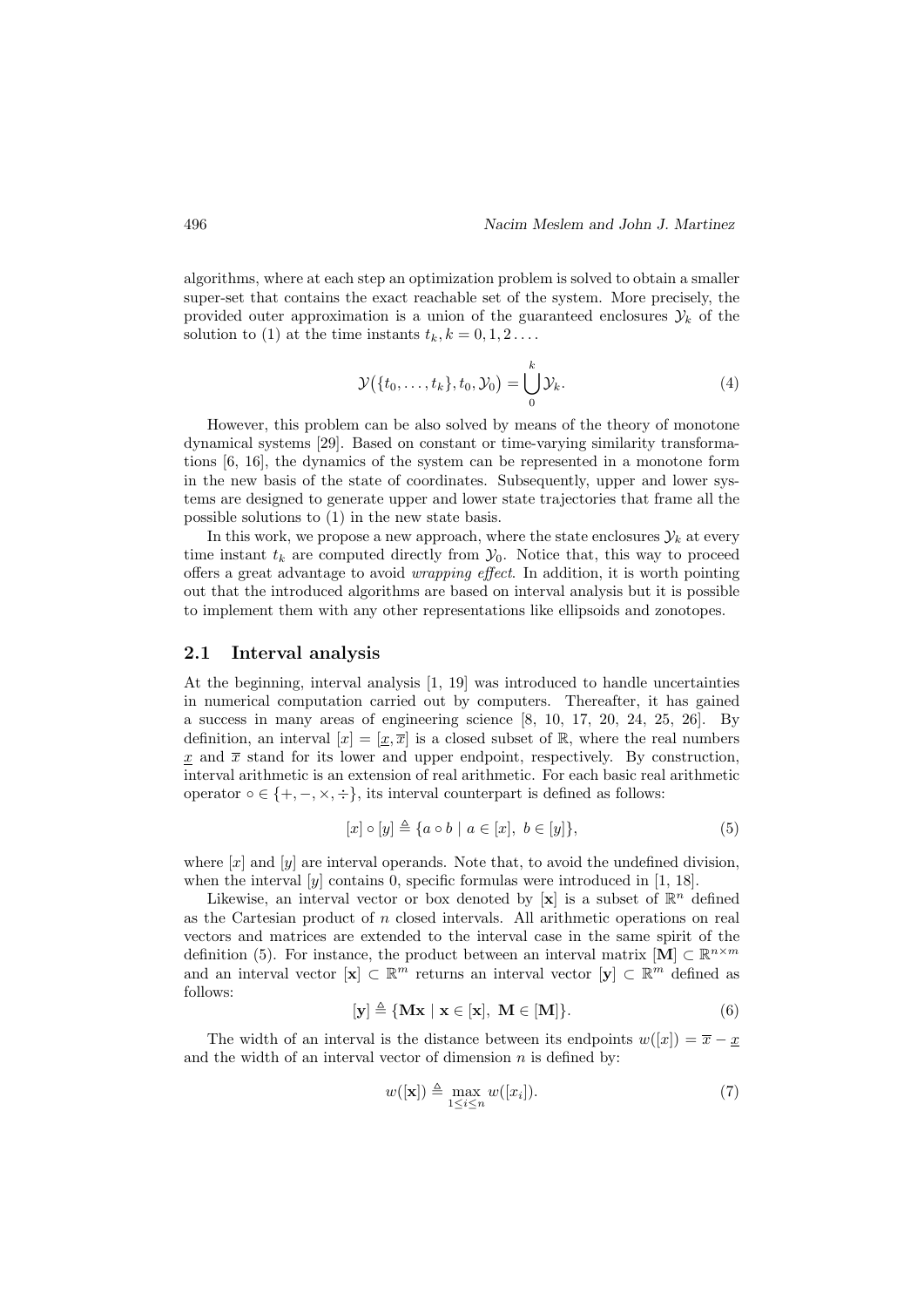The absolute value of an interval  $[x]$  is the maximum value between the absolute values of its endpoints  $||x|| = \max\{|x|, |\overline{x}|\}$ . For an interval vector  $|\mathbf{x}| \in \mathbb{R}^n$  the absolute value is defined as follows:

$$
|[\mathbf{x}]| \triangleq (|[x_1]|, |[x_2]|, \dots, |[x_n]|)^T.
$$
\n(8)

Moreover, the infinity norm of an interval vector, here denoted by  $\|\cdot\|$ , is introduced as follows:

$$
\|[\mathbf{x}]\| \triangleq \||[\mathbf{x}]||_{\infty} = \max_{1 \le i \le n} |[x_i]|.
$$
 (9)

Note that, an interval matrix  $[M] \subset \mathbb{R}^{n \times m}$  has n rows and m columns with interval entries  $[m_{i,j}] \in \mathbb{R}, i = 1, \ldots n; j = 1, \ldots m$ . Hence, the width and the norm of an interval matrix can be introduced respectively as follows:

$$
w([M]) \triangleq \max_{i,j} \{w([m_{i,j}])\},\tag{10}
$$

$$
\|[\mathbf{M}]\| \triangleq \||[\mathbf{M}]|\|_{\infty} \triangleq \max_{i} \{ \sum_{j} |[m_{i,j}]|\}.
$$
 (11)

In addition, the width of an interval vector  $[y] = [M][x]$  can be bounded as:

$$
w([\mathbf{y}]) \le ||[\mathbf{M}]||w([\mathbf{x}]). \tag{12}
$$

# 3 Main results

The results of this work are widely motivated by the divergence issue observed when interval computation is applied to the iterative rotation operator [1, 4]. To illustrate this problem, consider the following autonomous system,

$$
\mathbf{x}_{k+1} = \mathbf{A}\mathbf{x}_k,\tag{13}
$$

where the matrix  $\bf{A}$  is a rotation operator defined as follows:

$$
\mathbf{A} = \begin{pmatrix} \cos(\theta) & \sin(\theta) \\ -\sin(\theta) & \cos(\theta) \end{pmatrix}.
$$
 (14)

Thus, according to the discrete-time dynamics (13), the initial box of the state variables e.g.,  $[\mathbf{x_0}] = ([-0.5, 0.5], [3.5, 4])^T$  rotates at every iteration with an angle, say  $\theta = \frac{\pi}{4}$ , and preserves its volume constant over all the simulation period. Unfortunately, the naive application of interval analysis to characterize the reachable set of this system leads to too conservative results as shown in Figure 2. The exact reachable set of the system (13) is shown by the thin blue parallelotopes, and its outer approximation computed by the direct interval method is represented by the bold red boxes. In fact, the wrapping procedure introduces an overestimation at every iteration.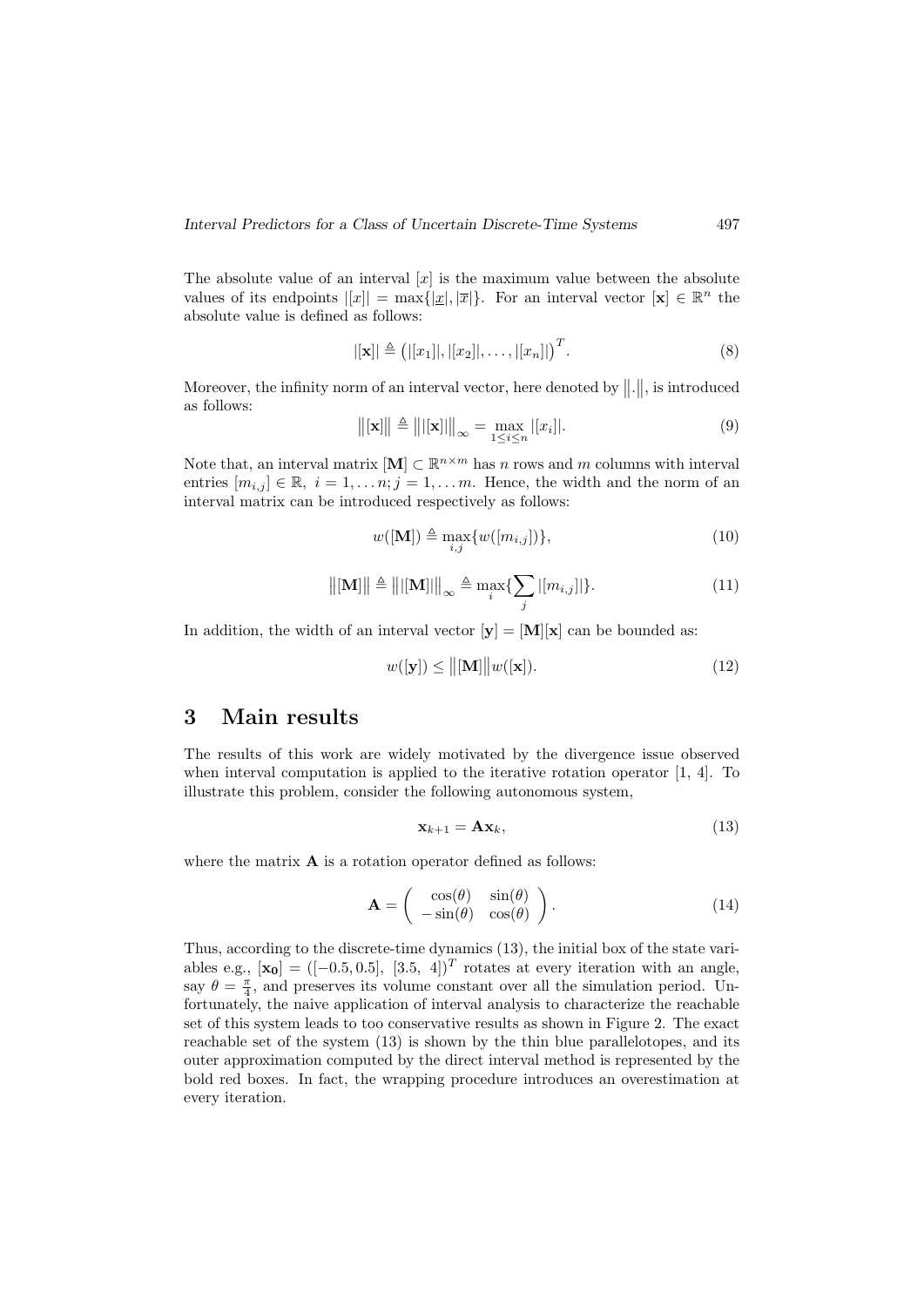

Figure 2: The exact reachable set of the system (13) and its outer approximations.

One way to circumvent this issue is to apply interval analysis to the analytic expression of the state response of this system. That is,

$$
\mathbf{x}_k = \mathbf{A}^k \mathbf{x}_0. \tag{15}
$$

As shown in Figure 2, the application of this new approach allows to obtain the tightest outer approximation of the exact reachable set of (13). The tightest outer approximation, shown by the dashed green boxes, is constituted by the smallest boxes which contain the exact reachable set. Moreover, as illustrated in this figure, the width of the smallest boxes is bounded.

To generalize the use of this new approach to the class of dynamical systems described by (1), we propose the following interval predictor.

**Proposition 1.** Let  $\mathbf{b}_0 = \mathbf{B}\mathbf{u}_0$  and  $[\mathbf{f}_0] = [\underline{\mathbf{f}}, \overline{\mathbf{f}}] \supseteq \mathcal{F}$ . Then for all  $k \geq 1$ , the interval-based predictor described by:

$$
\begin{array}{rcl}\n[\mathbf{x}_k] & = & \mathbf{A}^k[\mathbf{x}_0] + [\mathbf{f}_{k-1}] + \mathbf{b}_{k-1} \\
[\mathbf{f}_k] & = & \mathbf{A}^k[\mathbf{f}_0] + [\mathbf{f}_{k-1}] \\
\mathbf{b}_k & = & \mathbf{A}\mathbf{b}_{k-1} + \mathbf{B}\mathbf{u}_k,\n\end{array} \tag{16}
$$

provides a tight outer approximation of the reachable set of the uncertain discretetime system (1):

$$
\bigcup_{0}^{k} [\mathbf{x}_{k}] \supseteq \mathcal{R}(\{t_{0},\ldots,t_{k}\},t_{0},\mathcal{X}_{0}), \qquad (17)
$$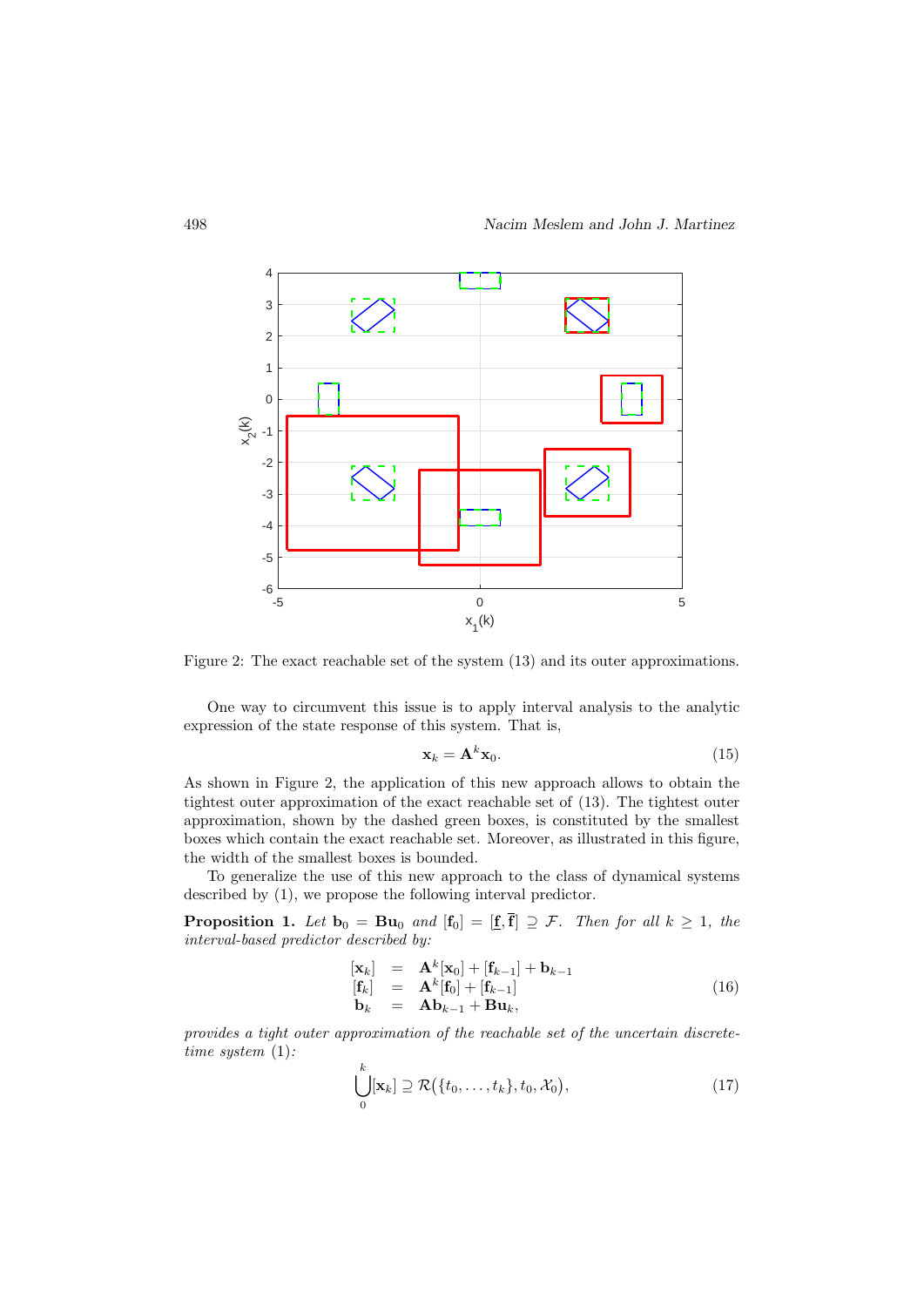where  $[\mathbf{x}_0] \supseteq \mathcal{X}_0$ . In addition, if the matrix **A** is Schur stable, that is its spectral radius  $\rho(A) < 1$ , the width of this outer approximation is bounded.

Proof. The proof of this proposition is introduced in two stages. First, we prove that the proposed interval predictor encloses in a guaranteed way all possible solutions to  $(1)$ . Then, under the stability assumption of the matrix  $\bf{A}$ , we show the boundedness of the width of the predicted state enclosures.

1) Framing proof: Here, we will proceed by induction. When  $k = 1$ ,

$$
\mathbf{x}_1 = \mathbf{A}\mathbf{x}_0 + \mathbf{B}\mathbf{u}_0 + \mathbf{f}(\mathbf{x}_0, \mathbf{w}_0),\tag{18}
$$

where  $\mathbf{x}_0 \in [\mathbf{x}_0]$  and  $\mathbf{f}(\mathbf{x}_0, \mathbf{w}_0) \in [\underline{\mathbf{f}}, \overline{\mathbf{f}}]$ . Then,

$$
\mathbf{x}_1 \in \mathbf{A}[\mathbf{x}_0] + \mathbf{B}\mathbf{u}_0 + [\mathbf{f}, \mathbf{f}] \n\in \mathbf{A}[\mathbf{x}_0] + \mathbf{b}_0 + [\mathbf{f}_0] \n\in [\mathbf{x}_1].
$$
\n(19)

Now, we assume that  $(16)$  holds for some natural number k, and we have to prove that this statement holds for  $k + 1$ . For a given instant k, the analytic solution to (1) is described by:

$$
\mathbf{x}_{k} = \mathbf{A}^{k} \mathbf{x}_{0} + \sum_{i=0}^{k-1} \mathbf{A}^{k-i-1} \mathbf{B} \mathbf{u}_{i} + \sum_{i=0}^{k-1} \mathbf{A}^{k-i-1} \mathbf{f}(\mathbf{x}_{i}, \mathbf{w}_{i}).
$$
 (20)

Since,  $(16)$  is assumed to be true for k, one can state that:

$$
\sum_{i=0}^{k-1} \mathbf{A}^{k-i-1} \mathbf{B} \mathbf{u}_i = \mathbf{b}_{k-1},
$$
\n(21)

and

$$
\sum_{i=0}^{k-1} \mathbf{A}^{k-i-1} \mathbf{f}(\mathbf{x}_i, \mathbf{w}_i) \in [\mathbf{f}_{k-1}].
$$
\n(22)

Now, for  $k + 1$  one has:

$$
\mathbf{x}_{k+1} = \mathbf{A}^{k+1}\mathbf{x}_0 + \sum_{i=0}^k \mathbf{A}^{k-i}\mathbf{B}\mathbf{u}_i + \sum_{i=0}^k \mathbf{A}^{k-i}\mathbf{f}(\mathbf{x}_i, \mathbf{w}_i).
$$
 (23)

Notice that, (23) can be rewritten as:

$$
\mathbf{x}_{k+1} = \mathbf{A}^{k+1}\mathbf{x}_0 + \mathbf{B}\mathbf{u}_k + \sum_{i=0}^{k-1} \mathbf{A}^{k-i-1}\mathbf{B}\mathbf{u}_i + \mathbf{A}^k \mathbf{f}(\mathbf{x}_0, \mathbf{w}_0) + \sum_{i=0}^{k-1} \mathbf{A}^{k-i-1} \mathbf{f}(\mathbf{x}_i, \mathbf{w}_i).
$$
 (24)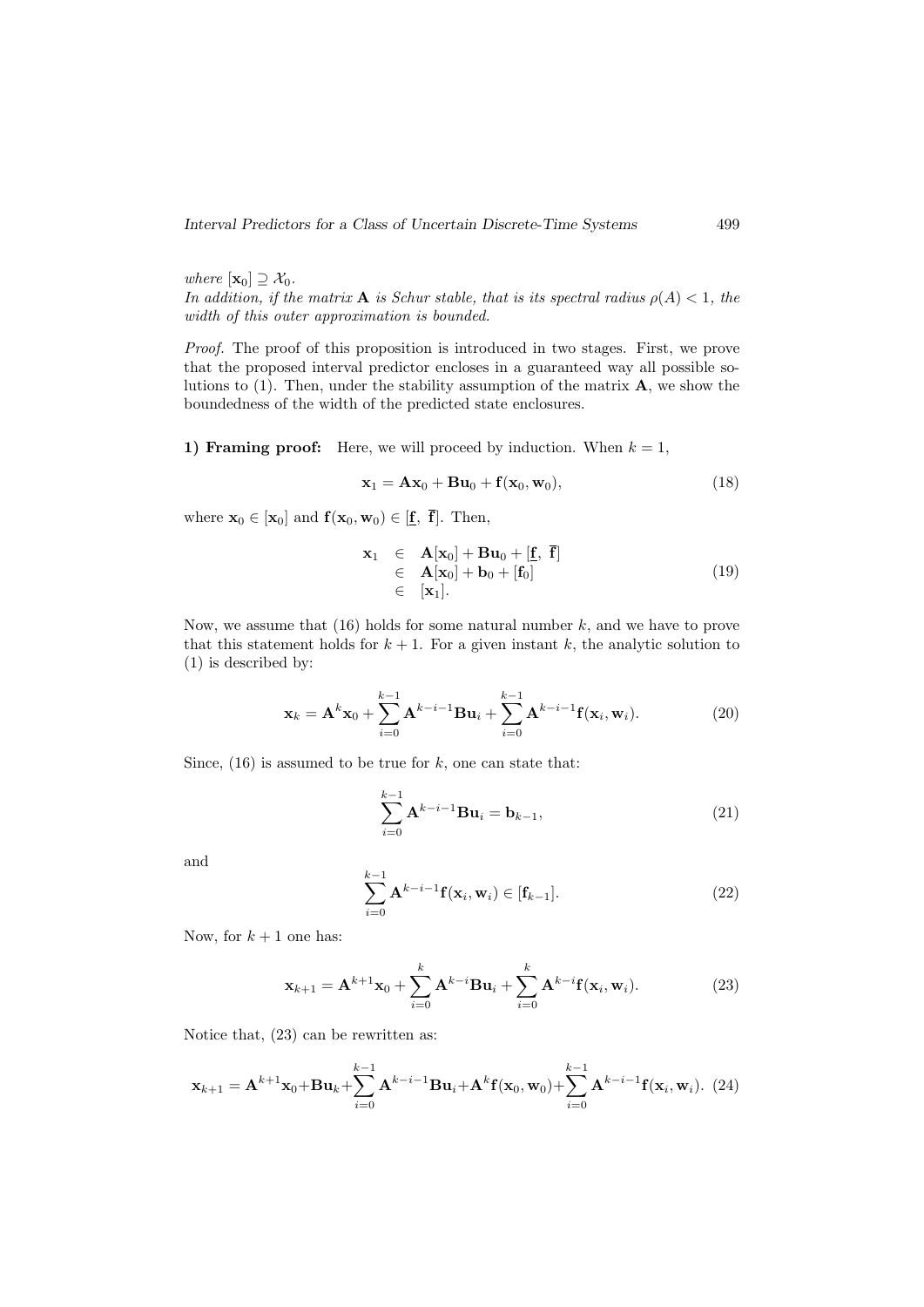Then, from  $(21)$ ,  $(22)$ , and  $(24)$  one can state that:

$$
\mathbf{x}_{k+1} \in \mathbf{A}^{k+1}[\mathbf{x}_0] + \mathbf{B}\mathbf{u}_k + \mathbf{b}_{k-1} + \mathbf{A}^k[\mathbf{f}_0] + [\mathbf{f}_{k-1}]
$$
\n
$$
\in \mathbf{A}^{k+1}[\mathbf{x}_0] + [\mathbf{f}_k] + \mathbf{b}_k.
$$
\n(25)

This completes the first part of the proof.

2) Boundedness proof: By construction, the width of the state enclosure at any time instant can be bounded as follows:

$$
w([\mathbf{x}_k]) \leq ||\mathbf{A}^k||w([\mathbf{x}_0]) + w([\mathbf{f}_{k-1}]),
$$
  

$$
w([\mathbf{f}_k]) \leq ||\mathbf{A}^k||w([\mathbf{f}_0]) + w([\mathbf{f}_{k-1}]).
$$
 (26)

Since the matrix **A** is assumed to be Schur stable, one has:

$$
\lim_{k \to +\infty} \mathbf{A}^k = 0. \tag{27}
$$

 $\Box$ 

Then, based on this matrix property, one can claim that:

$$
\lim_{k \to +\infty} w([\mathbf{x}_k]) \leq \lim_{k \to +\infty} ||\mathbf{A}^k||w([\mathbf{x}_0]) + \lim_{k \to +\infty} w([\mathbf{f}_{k-1}])
$$
\n
$$
\leq \lim_{k \to +\infty} w([\mathbf{f}_{k-1}]) = \lim_{k \to +\infty} w([\mathbf{f}_k])
$$
\n
$$
= \text{a fixed point.}
$$
\n(28)

This completes the proof.

**Remark 1.** Since the matrices **A** and **B** and the input vector 
$$
\mathbf{u}_k
$$
 are assumed to be perfectly known, the last recurrence equation in (16) is not implemented with interval arithmetic.

## 3.1 Periodically reinitialized interval predictor

In order to improve the precision of the interval-based predictor (16), we propose in this subsection a periodic version of it. Rather than using the global box  $[f_0] \supset \mathcal{F}$ to compute the state enclosures at every iteration, we propose in the new algorithm to use the following local boxes:

$$
\forall \mathbf{x}_k \in [\mathbf{x}_k] \text{ and } \forall \mathbf{w}_k \in [\mathbf{w}_k] \mathbf{f}(\mathbf{x}_k, \mathbf{w}_k) \in [\mathbf{f}_k] = [\mathbf{f}]([\mathbf{x}_k], [\mathbf{w}_k]). \tag{29}
$$

**Remark 2.** Unlike the definition of the boxes  $[f_k]$  used in (16), here the local boxes  $[\mathbf{f}_k]$  stand for the *inclusion function* of  $\mathbf{f}(.,.)$  assessed over the current boxes  $[\mathbf{x}_k]$ and  $[\mathbf{w}_k]$ .

Hence, it is clear that, from a given state enclosure  $[\mathbf{x}_s]$  determined at the time instant s one can predict in a guaranteed way the future state enclosure of the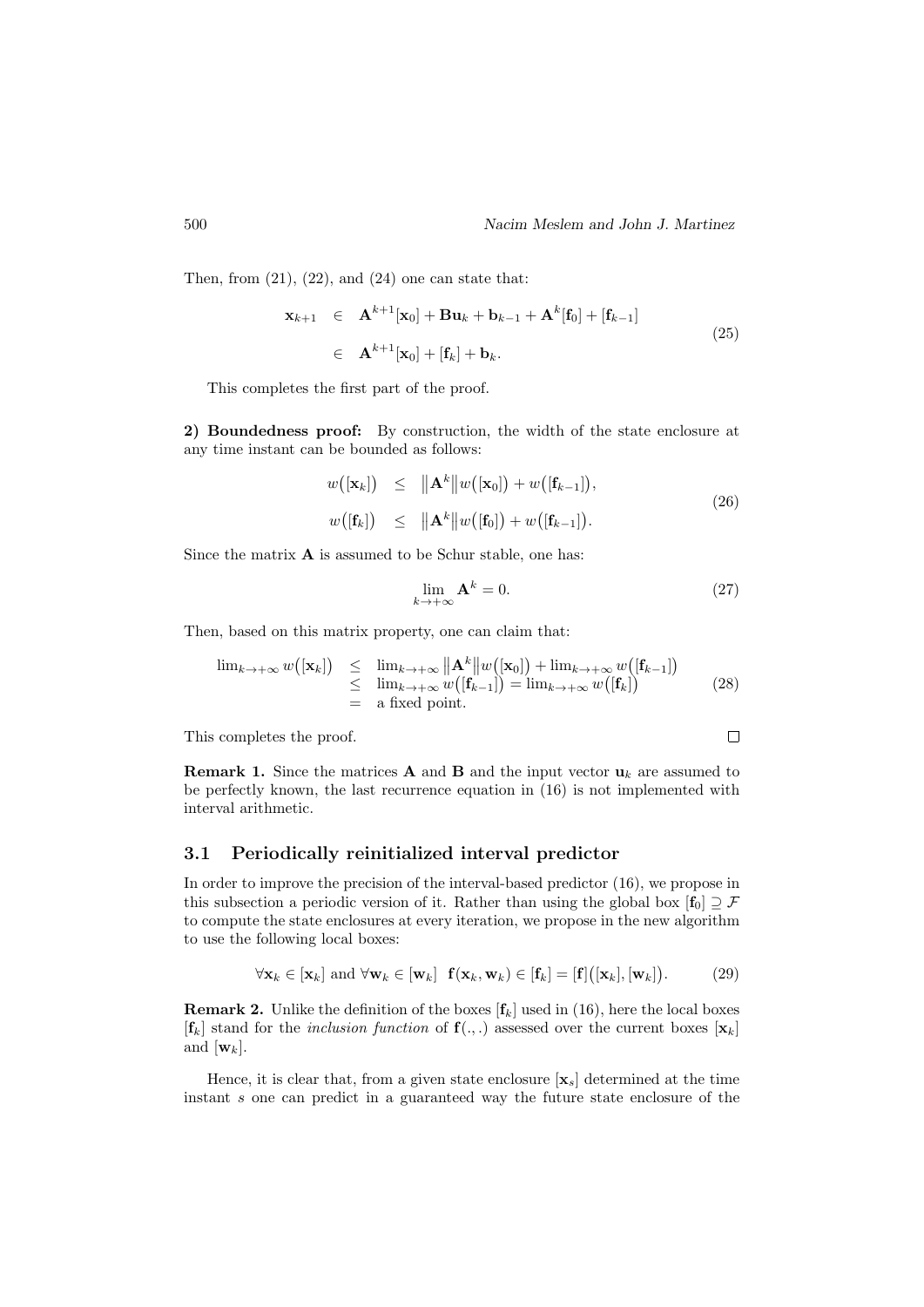system by means of the following interval equation:

$$
[\mathbf{x}_k] = \mathbf{A}^{k-s}[\mathbf{x}_s] + \mathbf{M} \begin{pmatrix} [\mathbf{f}_s] \\ [\mathbf{f}_{s+1}] \\ \vdots \\ [\mathbf{f}_{k-1}] \end{pmatrix} + \widetilde{\mathbf{B}} \begin{pmatrix} \mathbf{u}_s \\ \mathbf{u}_{s+1} \\ \vdots \\ \mathbf{u}_{k-1} \end{pmatrix},
$$
(30)

where  $\mathbf{M} = (\mathbf{A}^{k-1-s}, \mathbf{A}^{k-2-s}, \dots, \mathbf{I}_n), \ \mathbf{B} = (\mathbf{A}^{k-1-s} \mathbf{B}, \mathbf{A}^{k-2-s} \mathbf{B}, \dots, \mathbf{B})$  and  $k >$ s. Here,  $I_n$  stands for the identity matrix of dimension n. Even though this formula is less conservative than the one used in (16), its main drawback is its resource demanding. In fact, the size of the matrices  $\bf{M}$  and  $\bf{\tilde{B}}$  are growing in time. At each iteration the new matrix  $M$  (resp.  $B$ ) is constructed by an horizontal concatenation of the matrices **AM** and  $I_n$  (resp.  $\widehat{AB}$  and **B**). Thus, the sizes of these matrices in function of k are:  $n \times (k * (n+1))$  for **M** and  $n \times (k * (m+1))$  for  $\hat{\mathbf{B}}$ . Consequently, for a large value of k, one obtains matrices of huge dimension, which requires a lot of both computation time and memory space. To overcome this drawback, we propose in the following algorithm to reinitialize periodically this formula. The idea is to reset (30), with the current state enclosure, whenever the sizes of the matrices  $M$  and  $B$  reach user-defined values.

Form the initial box  $[\mathbf{x}_0]$ , Algorithm 3.1 computes an outer approximation of the reachable set of  $(1)$  over the whole simulation time N, where the formula  $(30)$ is reinitialized periodically with user-defined period  $\beta$ .

In line 2, the endpoints of the first period are set. Then, in the beginning of the while loop the matrices  $\overline{A}$ ,  $\overline{B}$ ,  $\overline{M}$ , the boxes  $[F]$ ,  $[x_s]$  and the real vector U are initialized for each new period  $\beta$ . Based on the interval formula (30), the for loop computes the state enclosures  $[\mathbf{x}_i]$  at every time instant  $t_i$ . To prepare the next iteration, the size varying matrices  $\bf{M}$  and  $\bf{B}$  are recomputed in the lines 9 and 10. The new matrices are column concatenations of the matrices  $\{AM, I_n\}$ and  ${AB, B}$ , respectively. In the same way, the new vector U and box [F] are constructed, in lines 11 and 12, by row concatenations of the vectors  $\{U, u_i\}$  and the boxes  $\{[\mathbf{F}], [\mathbf{f}_j]\},$  respectively.

**Remark 3.** To be efficient against pessimism propagation the period  $\beta$  has to be chosen such that the following equality is satisfied,

$$
\|\mathbf{A}^{\beta}\| \ll 1. \tag{31}
$$

## 4 Illustrative examples

To show the performance of the proposed interval prediction algorithms, two examples borrowed from the literature [6, 16] are considered in this section.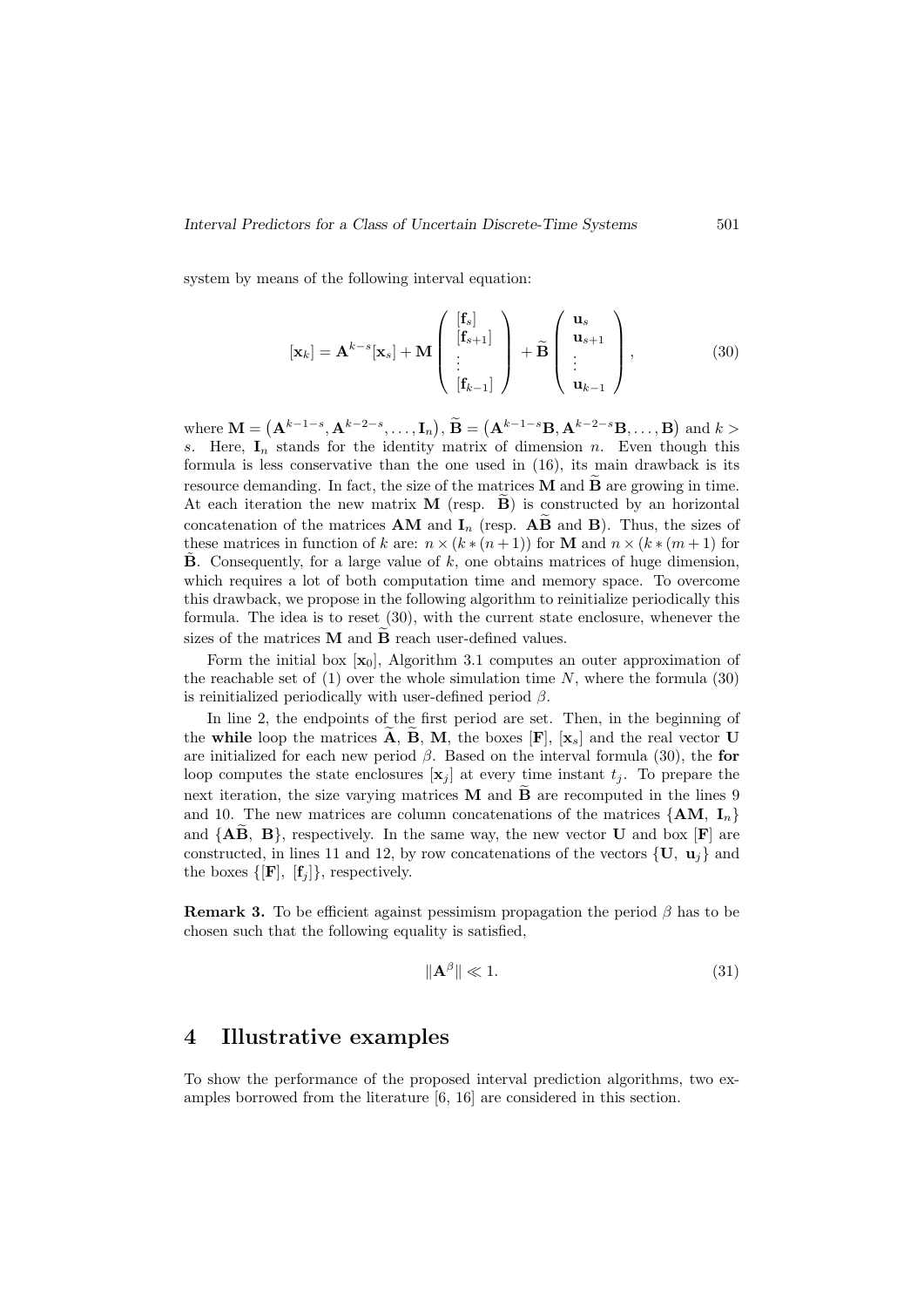### Algorithm 1 Periodic Interval Predictor

1. Require:  $[\mathbf{x}_0]$ , N,  $\beta$ ; 2. Set:  $T_i := 1; j := T_i; T_f := \beta;$ 3. while  $(T_f < N)$ ; 4.  $\widetilde{\mathbf{A}} := \mathbf{I}_n$ ;  $\widetilde{\mathbf{B}} := \mathbf{B}$ ;  $\mathbf{M} := \mathbf{I}_n$ ; 5.  $[\mathbf{F}] := [\mathbf{f}_{j-1}]$ ;  $[\mathbf{x}_s] := [\mathbf{x}_{j-1}]$ ;  $\mathbf{U} := \mathbf{u}_{j-1}$ ; 6. for  $j = T_i$  to  $j = T_f$ 7.  $\widetilde{\mathbf{A}} := \widetilde{\mathbf{A}} \mathbf{A}$ : 8.  $[\mathbf{x}_j] := \widetilde{\mathbf{A}}[\mathbf{x}_s] + \mathbf{M}[\mathbf{F}] + \widetilde{\mathbf{B}}\mathbf{U};$  $9. \, \mathbf{M} := \big( \mathbf{AM}, \, \, \mathbf{I}_n \big);$ 10.  $B := (AB, B);$ 11.  $U := (U; u_j);$ 12.  $[{\bf F}] := ([{\bf F}]; [f_j]);$ 13. end 14.  $T_i := T_f + 1; T_f := T_f + \beta;$ 15. end 16. Return:  $[\mathbf{x}_0], [\mathbf{x}_1], \ldots, [\mathbf{x}_N]$ ;

## 4.1 Example 1

Consider the following nonlinear discrete-time system:

$$
\mathbf{x}_{k+1} = \begin{pmatrix} 0.3 & -0.7 \\ 0.6 & -0.5 \end{pmatrix} \mathbf{x}_k + \delta \begin{pmatrix} \sin(0.5kx_{2k}) \\ \sin(0.3k) \end{pmatrix} + \begin{pmatrix} \sin(0.1k) \\ \cos(0.2k) \end{pmatrix},
$$
(32)

where the poorly-known nonlinear term in (32) is assumed to be bounded,

$$
\forall \delta \in [-0.5, 0.5], \forall x_{2k} \in [x_{2k}], \quad \delta \left( \begin{array}{c} \sin(0.5kx_{2k}) \\ \sin(0.3k) \end{array} \right) \in \left( \begin{array}{c} [-0.5, 0.5] \\ [-0.5, 0.5] \end{array} \right). \tag{33}
$$

As show in Figure 3, an outer approximation of the reached set of this system generated from the initial state box  $\mathbf{x}_0 = \begin{bmatrix} 5 \\ -5 \end{bmatrix} \times \begin{bmatrix} 5 \\ -5 \end{bmatrix}$  is computed by the interval predictor (16). This outer approximation is depicted in dashed curves and the elapsed computation time (with a processor Intel(R) Core(TM) i7-8650U CPU @ 1.90 GHz 2.11 GHz) is in the order of millisecond. The thin curves, confined between the dashed curves, represent some possible state trajectories of the system (32) generated randomly from the initial state box  $[\mathbf{x}_0]$ .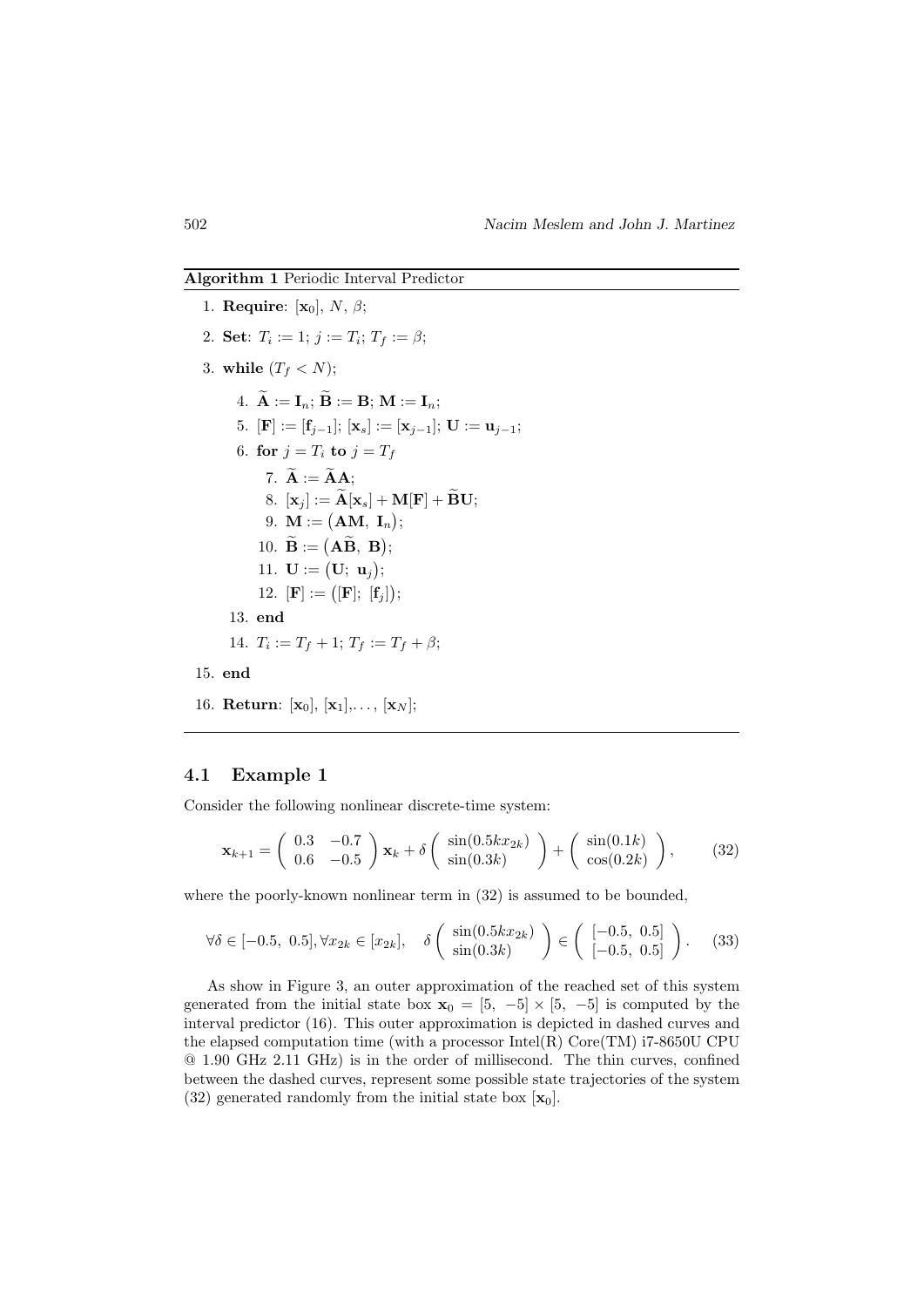

Figure 3: Predicted outer approximations of state trajectories. Dashed lines show the result of the Interval Predictor. Continuous lines present the results of the Periodic Interval Predictor.

As expected, the application of the periodically reinitialized interval predictor allowed to get a tighter outer approximation than that obtained in the first experience. This new outer approximation is depicted with the bold continuous lines in Figure 3. Notice, the observed oscillations in the outer approximation provided by the second algorithm are connected to the sinusoidal boxes used to locally overestimate the nonlinear uncertain term:

$$
\forall k \geq 0, \; [\mathbf{f}(\mathbf{x}_k, \mathbf{w}_k)] = \begin{pmatrix} [\delta][\sin(0.5k[x_{2k}]) \\ [\delta]\sin(0.3k) \end{pmatrix} . \tag{34}
$$

The paid price to get this improvement is the computation time, which is in this experience slightly larger than that of the first experience. Note that, this algorithm is applied with a re-initialization period  $\beta = 50$  and the small inflation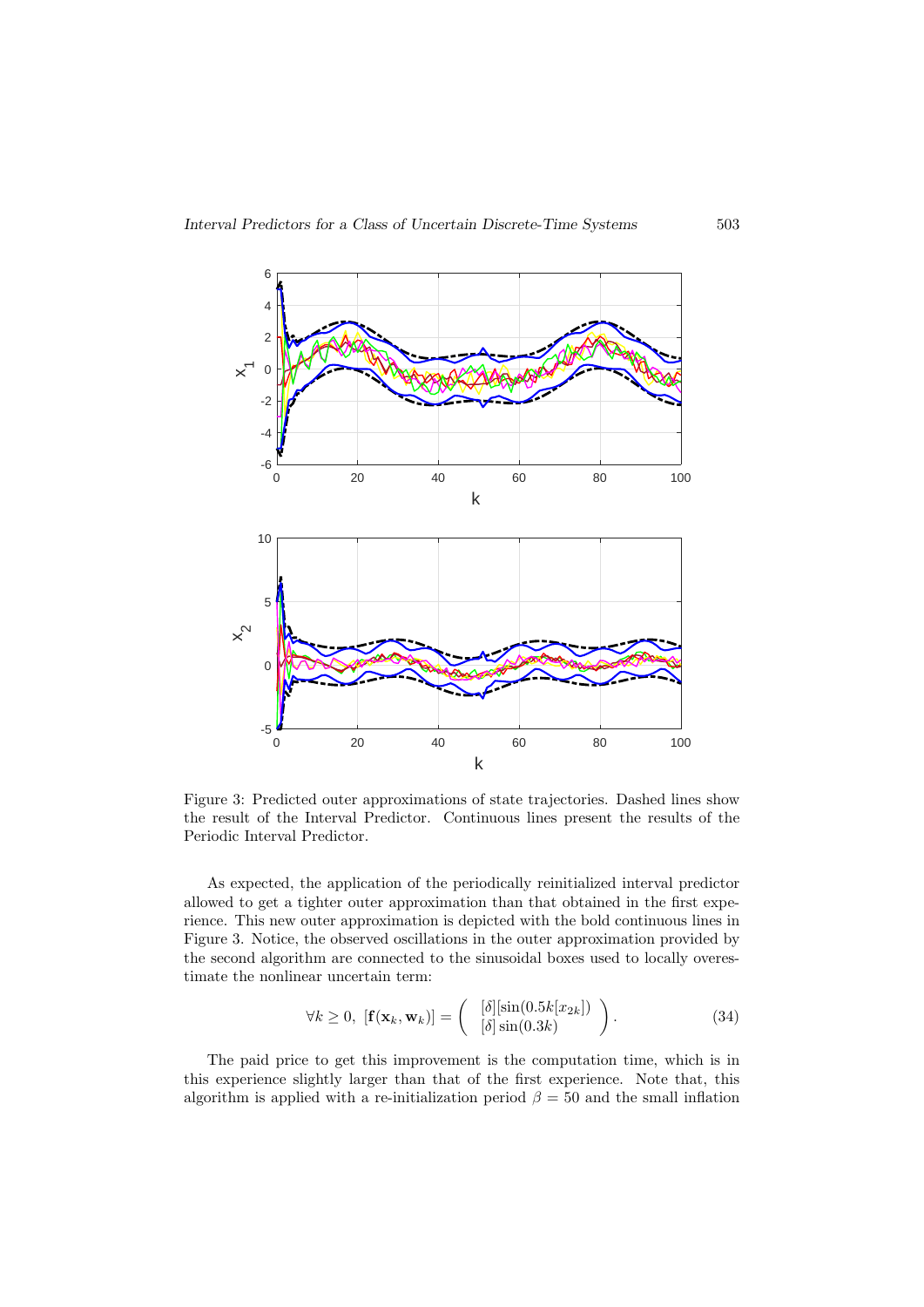observed at the time instant  $k = 51$  is due to the re-initialization effect.

## 4.2 Example 2

In this second example, we compare the performance of our approach to that introduced in [16]. The considered uncertain system in [16] is defined as follows:

$$
\mathbf{x}_{k+1} = \frac{1}{2} \begin{pmatrix} -1 & 0 & 0 \\ 0 & -1 & 1 \\ 1 & -1 & -1 \end{pmatrix} \mathbf{x}_k + \mathbf{f}(w_k), \tag{35}
$$

where the poorly-known term  $f(.)$  is assumed to be bounded,

$$
\forall k \ge 0, \quad \left(2\sin(3k) - 1 \atop 0 \right) \le \mathbf{f}(w_k) \le \left(\begin{array}{c} 0 \\ 2 \\ 0 \end{array}\right). \tag{36}
$$

The outer approximation of the reachable set of this system, generated from the initial box  $[\mathbf{x}_0] = [5, -5] \times [7, -2] \times [6, -3]$  and computed by means of the method proposed in [16], is plotted with the bold continuous lines on the Figure 4. The result of the periodically reset interval predictor is shown by the dashed curves. As observed in this figure, the proposed algorithm yields tighter enclosure of the actual state trajectory of the system depicted by the thin curves. This state trajectory is obtained with,

$$
\mathbf{f}(w_k) = \begin{pmatrix} 0 \\ 2\sin(3k) \\ 0 \end{pmatrix}, \tag{37}
$$

and started from the initial state  $\mathbf{x}_0 = (1, 1, 2)^t$ . Note that, the used reset period in this experience is  $\beta = 10$  and the elapsed computation time is about 0.012 s. In addition, we highlight that this computation time is lower than that required by the method introduced in [16], which is about 0.027 s.

# 5 Conclusion

Two algorithms for computing outer approximations of the reachable set of uncertain discrete-time dynamical systems have been introduced in this paper. The main idea of these algorithms is to combine the mathematical expression of the state response of linear discrete-time systems with interval analysis to get tight enclosures of the exact reached set. Indeed, the proposed approach allows to effectively avoid the wrapping effect. Simulation results are shown to illustrate the performance of these algorithms. In addition, it is worth pointing out that these algorithms can be also implemented with other super-sets like ellipsoids and zonotopes.

In forthcoming works, we attempt to combine these reachability algorithms with the set-membership consistency techniques to deal with the safety verification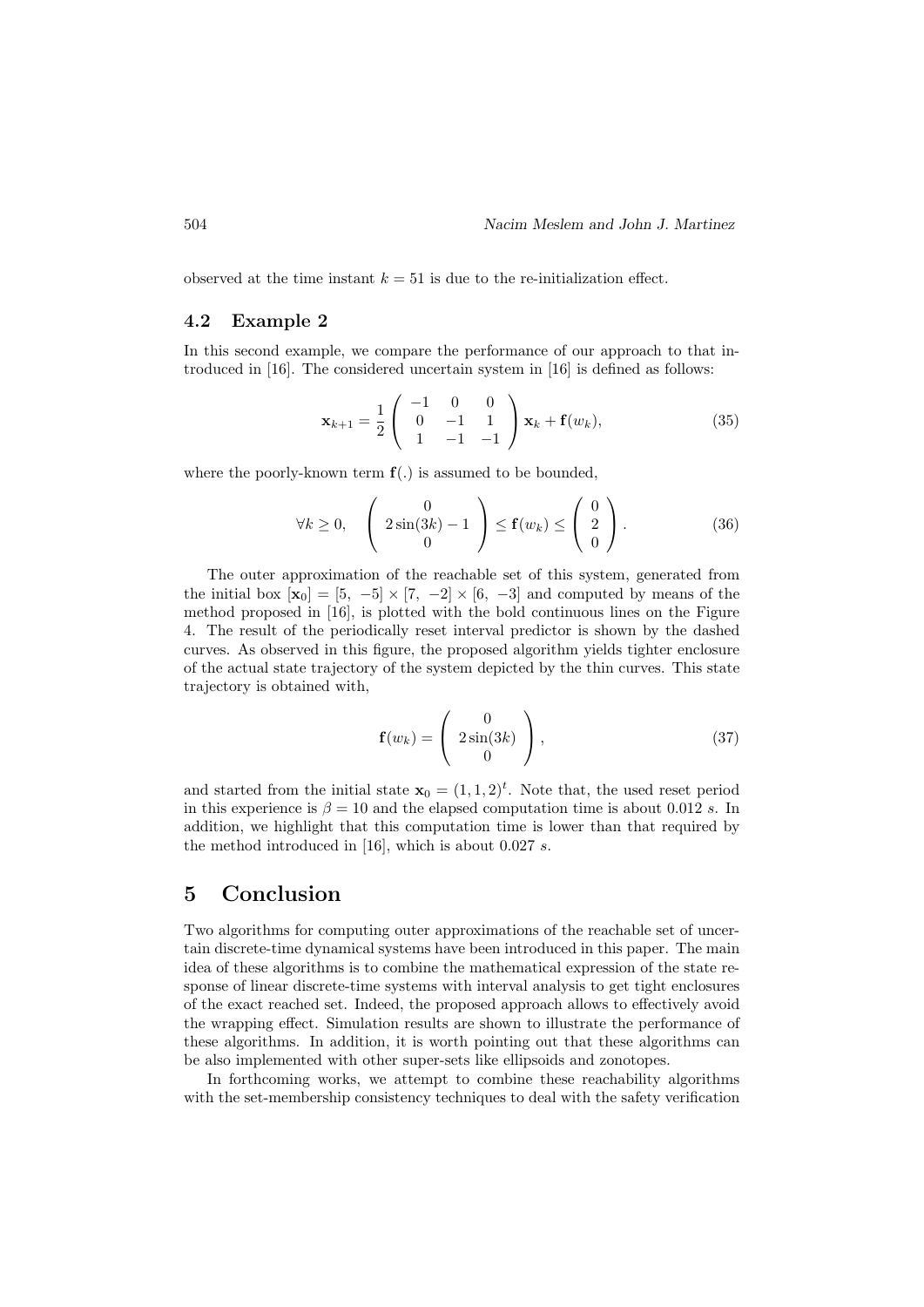

Figure 4: The predicted outer approximations. Bold continuous curves show the results of the method introduced in [16]. Dashed curves illustrate the results of the periodically reset interval predictor.

problem for uncertain dynamical systems. The proposed approach is useful for designing verification algorithms able to provide reliable decisions on the healthy behavior of dynamical systems, despite of the presence of uncertainties in their environments.

# References

- [1] Alefeld, G. and Mayer, G. Interval analysis: theory and applications. Journal of Computational and Applied Mathematics, 121:421–464, 2000. DOI: 10.1016/S0377-0427(00)00342-3.
- [2] Chisci, L., Garulli, A., and Zappa, G. Recursive state bounding by parallelotopes. Automatica, 32:1049–1055, 1996. DOI: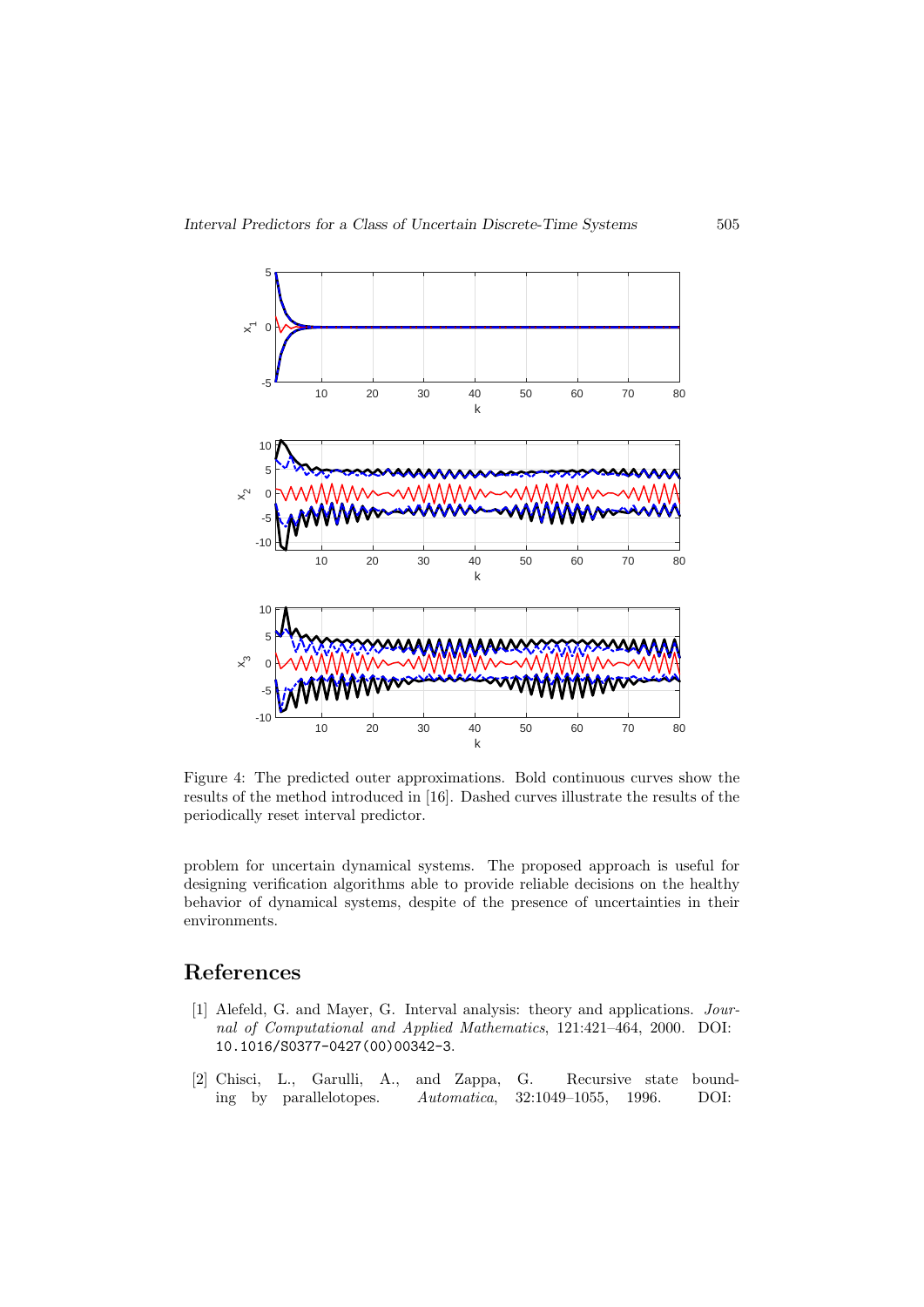10.1016/0005-1098(96)00048-9.

- [3] Combastel, C. A state bounding observer based on zonotopes. In Proc. of European Control Conference, pages 2589–2594, Cambridge, UK, 2003. DOI: 10.23919/ECC.2003.7085991.
- [4] Corliss, G. F. Survey of interval algorithms for ordinary differential equations. Applied Mathematics and Computation, 31:112–120, 1989. DOI: 10.1016/0096-3003(89)90112-4.
- [5] Daryin, A. N., Kurzhanski, A. B., and Vostrikov, I. V. Reachability approaches and ellipsoidal techniques for closed-loop control of oscillating systems under uncertainty. In Proc. of 51st IEEE Conference on Decision and Control, San Diego, CA, USA, pages 6390–6395, 2006. DOI: 10.1109/CDC.2006.377784.
- [6] Efimov, D., W. Perruquetti, T. Rassi, and Zolghadri, A. On interval observer design for time-invariant discrete-time systems. In IEEE European Control Conference, pages 2651–2656, Zurich, Switzerland, 2013. DOI: 10.23919/ECC.2013.6669108.
- [7] Guernic, C. Le and Girard, A. Reachability analysis of linear systems using support functions. Nonlinear Analysis: Hybrid Systems, 4:250262, 2010. DOI: 10.1016/j.nahs.2009.03.002.
- [8] Jaulin, L., Kieffer, M., Didrit, O., and Walter, E. Applied interval analysis: with examples in parameter and state estimation, robust control and robotics. Springer-Verlag, London, 2001. DOI: 10.1007/978-1-4471-0249-6.
- [9] Kieffer, M., Jaulin, L., and Walter, E. Guaranteed recursive nonlinear state estimation using interval analysis. International Journal of Adaptative Control and Signal Processing, 16:193–218, 2002. DOI: 10.1109/CDC.1998.761917.
- [10] Krasnochtanova, I., Rauh, A., Kletting, M., Aschemann, H., Hoferd, E. P., and Schoope, K. M. Interval methods as a simulation tool for the dynamics of biological wastewater treatment processes with parameter uncertainties. Applied Mathematical Modelling, 34:744–762, 2010. DOI: 10.1016/j.apm.2009.06.019.
- [11] Kühn, W. Rigorously computed orbits of dynamical systems without the wrapping effect. Computing, 61(1):47–67, 1998. DOI: 10.1007/BF02684450.
- [12] Kurzhanski, A. B. and Vályi, I. Ellipsoidal calculus for estimation and control. Birkhäuser Boston, 1996. DOI: 10.1007/978-1-4612-0277-6.
- [13] Kurzhanski, A. B. and Varaiya, P. On ellipsoidal techniques for reachability analysis. part I: External approximations. Journal of Optimization Methods and Software, 17(1):177206, 2002. DOI: 10.1080/1055678021000012426.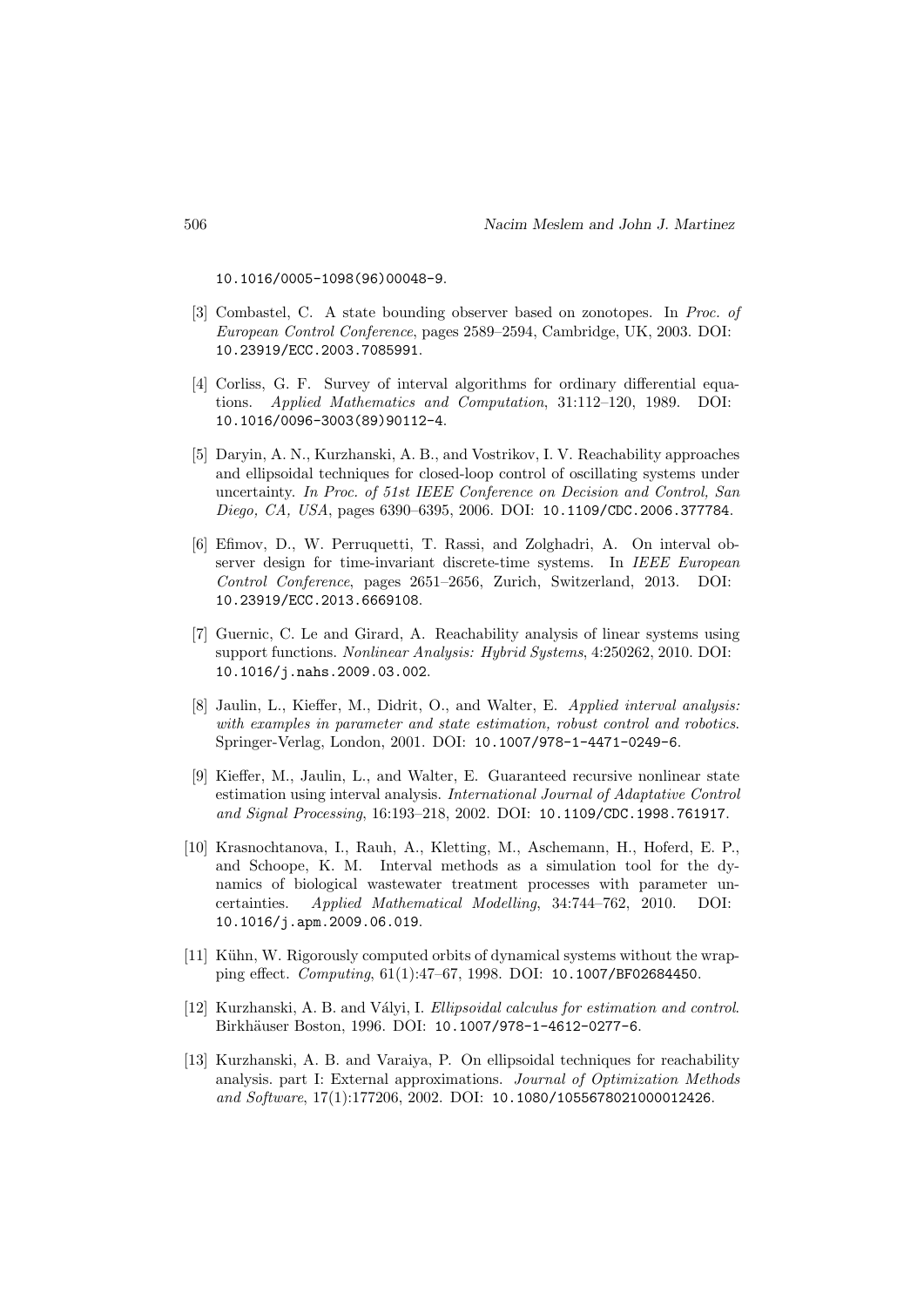- [14] Kurzhanski, A. B. and Varaiya, P. Ellipsoidal techniques for reachability analysis of discrete-time linear systems. IEEE Transactions on Automatic Control, 52(1):2638, 2007. DOI: 10.1109/TAC.2006.887900.
- [15] Loukkas, N., Meslem, N., and Martinez, J.J. Set-membership tests to evaluate the performance of nominal feedback control laws. In IEEE Conference on Control Applications (CCA), pages 1300–1305, Buenos Aires, Argentina, 2016. DOI: 10.1109/CCA.2016.7587986.
- [16] Mazenc, F., Dinh, T. N., and Niculescu, S. L. Interval observers for discretetime systems. International journal of robust and nonlinear control, 24:2867– 2890, 2014. DOI: 10.1002/rnc.3030.
- [17] Meslem, N., Le, V.T.H., Labarre, C., Lecoeuche, S., Kotny, J.L., and Idir, N. Set-membership methods applied to identify high-frequency elements of emi filters. Control Engineering Practice, 29:13–22, 2014. DOI: 10.1016/j.conengprac.2014.03.006.
- [18] Moore, R. E. Interval analysis. Englewood Cliff, New Jersey: Prentice-Hall, 1966.
- [19] Moore, R. E., Kearfott, R. B., and Cloud, M. J. Introduction to Interval Analysis. Prentice-Hall, Englewood Cliffs, NJ, 1966. DOI: 10.1137/1.9780898717716.
- [20] Nedialkov, N. S., Jackson, K. R., and Pryce, J. D. An effective highorder interval method for validating existence and uniqueness of the solution of an IVP for an ODE. Reliable Computing, 7:449–465, 2001. DOI: 10.1023/A:1014798618404.
- [21] Pico, H. N. V. and Aliprantis, D. C. Voltage ride-through capability verification of DFIG-based wind turbines using reachability analysis. IEEE Transactions on Energy Conversion, 51:13871398, 2016. DOI: 10.1109/TEC.2016.2563320.
- [22] Pico, H. N. V. and Aliprantis, D. C. Reachability analysis of linear dynamic systems with constant, arbitrary, and lipschitz continuous inputs. Automatica, 95:293–305, 2018. DOI: 10.1016/j.automatica.2018.05.026.
- [23] Polyak, B. T., Nazin, S. A., Durieu, C., and Walter, E. Ellipsoidal parameter or state estimation under model uncertainty. Automatica, 40:1171–1179, 2004. DOI: 10.1016/j.automatica.2004.02.014.
- [24] Puig, V. Fault diagnosis and fault tolerant control using set-membership approaches: Application to real case studies. International Journal of Applied Mathematics and Computer Science, 20:619–635, 2010. DOI: 10.2478/v10006-010-0046-y.